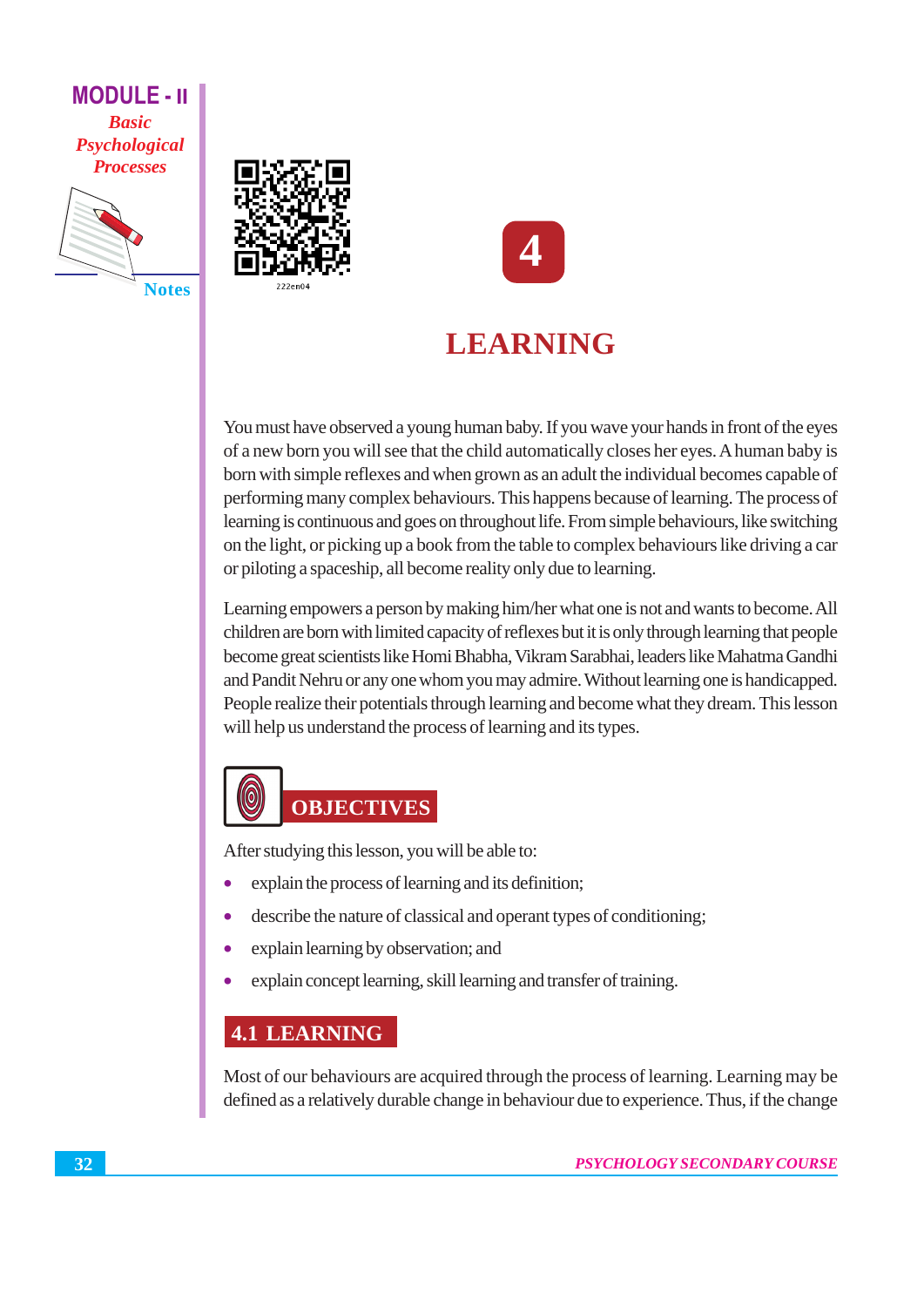in behaviour is temporary, or due to instinct or maturation, it is not learning. The key feature of learning is experience. Any change in behavior in the absence of practice or experience does not qualify as learning. For example the maturational changes in the child, like crawling, standing and walking at certain ages are not included in learning. Similarly, illness and drug induced temporary changes are not due to learning. To qualify as learning, a change in behaviour must be relatively enduring.

Interestingly enough learning is not directly observable. It is often inferred from changes in the external behaviour. It is apparent in terms of improvement in the performance. You may recollect your own early childhood experiences when you were required to learn alphabets. In the beginning we make more errors. However, when we start practicing the errors decrease and a time comes when the behaviour becomes flawless. The decrement in the number of errors with increase in practice clearly indicates that learning is taking place.

#### **How Do We Learn?**

Learning helps us adapt to the surrounding environment. After living in a particular sociocultural environment for some time, we learn the norms of the society and all that is expected of us and become responsible citizen and members of family and work organization. All this is possible on account of learning. We use learning to acquire various types of skills. But the crucial question is how do we learn?

Psychologists, on the basis of studies on human beings and on animals, have tried to explain the process of learning. They have identified some procedures that are used in the acquisition of simple as well as complex responses. The two basic types of learning are classical conditioning and operant or instrumental conditioning. In addition, we have observational learning, verbal learning, concept learning, and skill learning. Let us briefly consider some of the important types of learning.

#### (i) Classical Conditioning: Learning through Association

Classical conditioning is also known as Pavolovian conditioning because it was discovered by a Russian scientist Ivan P. Paylov who was interested in studying stimulus-response relationship. He worked with dogs. The animal was harnessed and food was presented to the dog by a laboratory assistant. Paylov realized that the salivary response had been learned by the dog. He proceeded to study this type of learning in detail. (See Fig. 4.1)

Paylov presented to the dog a series of trials in which a tone (buzzer) was paired with food (biologically important stimulus). The learning trials consisted of pairing the tone, (Conditioned Stimulus or CS) with food (Unconditioned Stimulus or UCS). The tone presented was rather short (e.g., 10 secs) and the time interval between the tone and presentation of food, was between 2 to 3 minutes.

**MODULE - II Basic** Psychological **Processes** 



33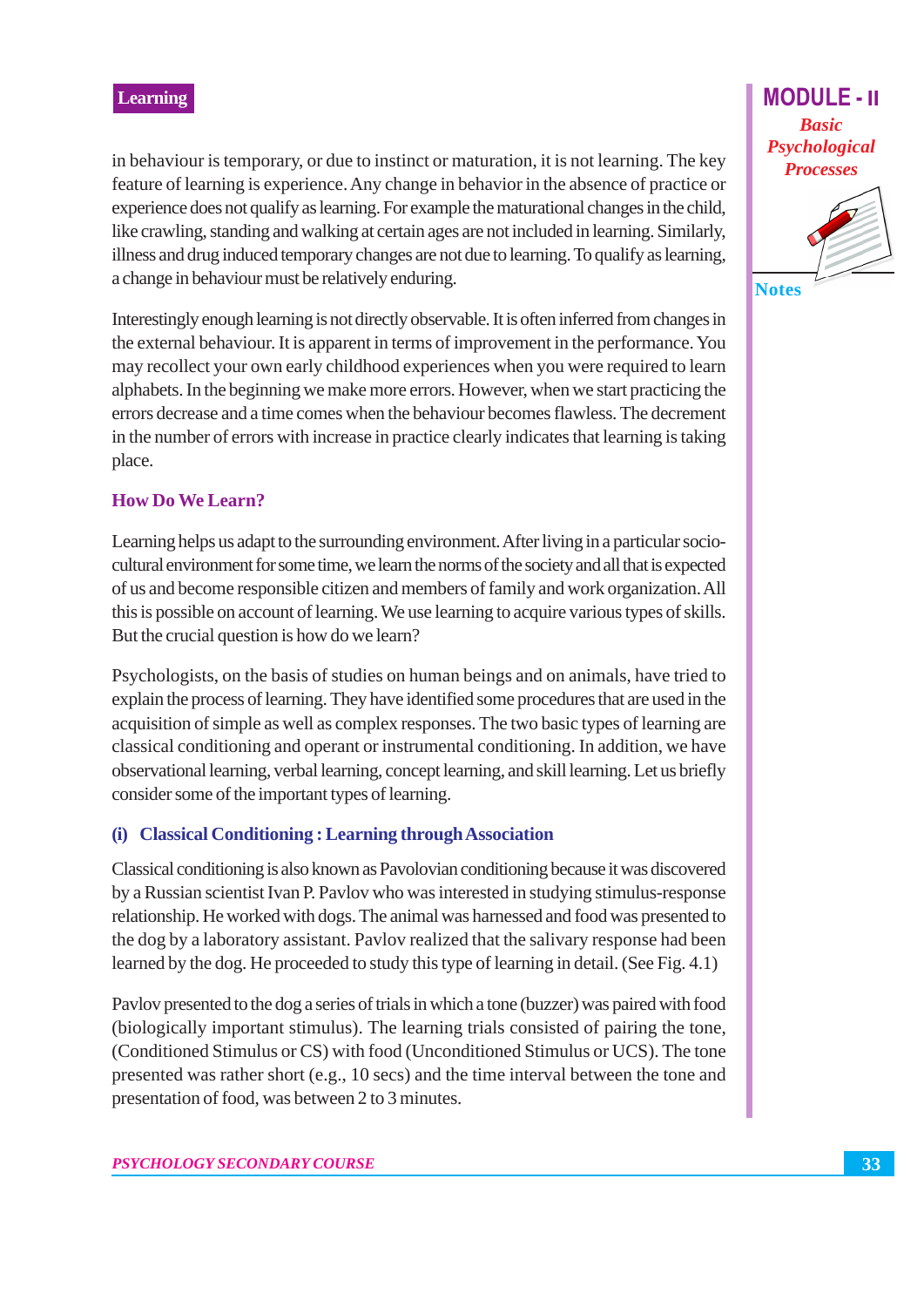



Fig. 4.1: Classical Conditioning

During the initial trials the dog salivated when the food was presented. Secretion of saliva to food is a natural response and, therefore, the saliva is called Unconditioned Response (UR). Later, the buzzer was presented first. It was followed by food. After some pairing trials of buzzer and food, the dog started salivation at the ringing of buzzer alone. The buzzer is called Conditioned Stimulus (CS) because the dog has been conditioned to salivate at the presentation of the buzzer itself. The secretion of saliva on the presentation of buzzer is called Conditioned Response (CR). The steps of conditioning process are shown in Fig. 4.2.

| <b>Procedure</b>                                           | <b>Response</b>           |
|------------------------------------------------------------|---------------------------|
| <b>Before conditioning</b>                                 |                           |
| Food                                                       | Salivation                |
| (UCS)                                                      | (UCR)                     |
| <b>Buzzer</b>                                              | <b>Orienting Response</b> |
| (CS)                                                       |                           |
| <b>During conditioning (Acquisition phase)</b>             |                           |
| $Food + Buzzer$                                            | Salivation                |
| $(UCS)$ $(CS)$ $\longrightarrow$                           | (CR)                      |
| (Repeated pairing of the UCS and CS)                       |                           |
| <b>After conditioning</b>                                  |                           |
| <b>Buzzer</b>                                              | Salivation                |
| (CS)                                                       | (CR)                      |
| $UCS = Unconditioned Stimulus; CS = Conditioned Stimulus;$ |                           |
| $UCR = Unconditioned Response; CR = Conditioned Response$  |                           |
| <b>Figure 4.2:</b> The process of classical conditioning.  |                           |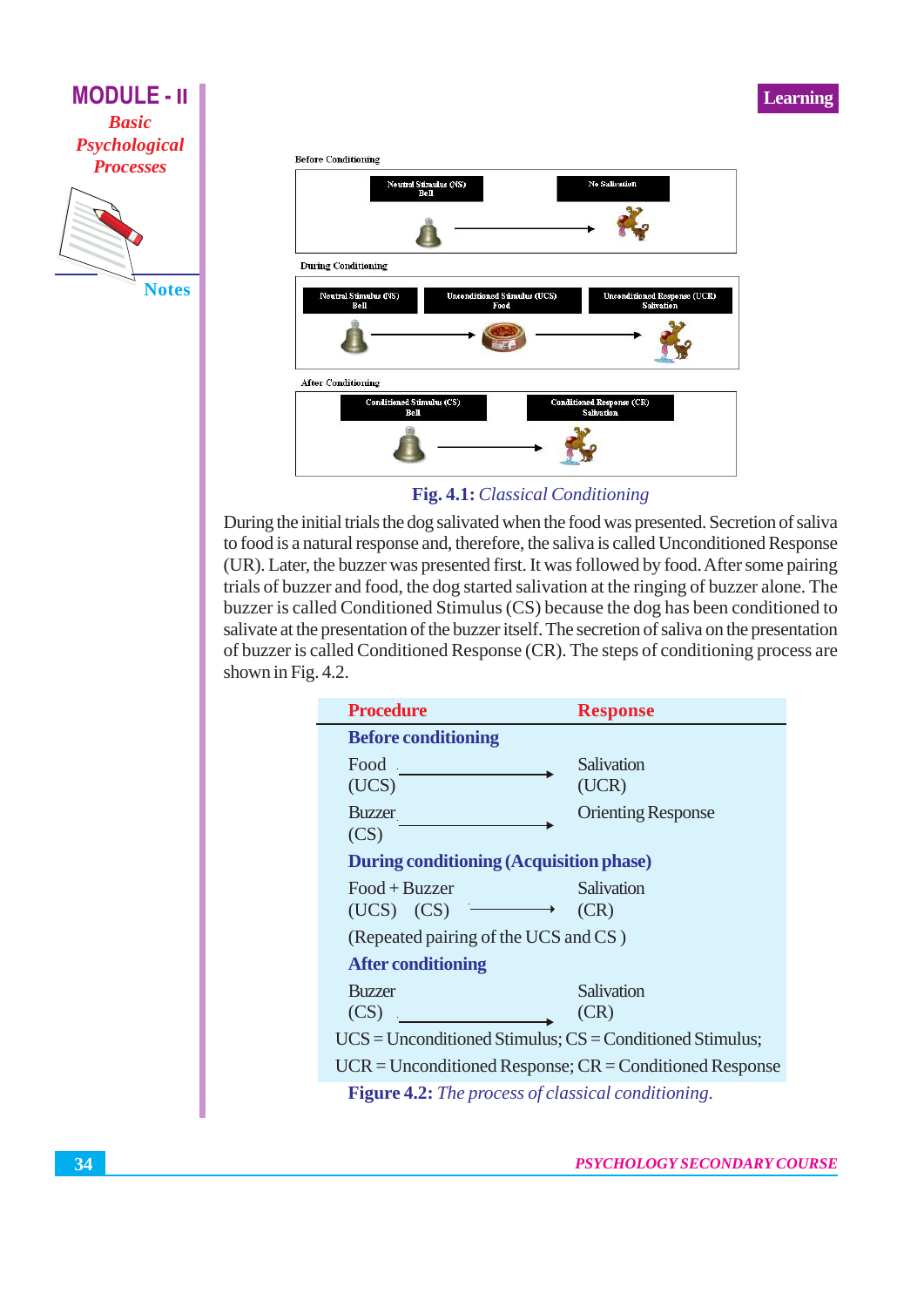It can be observed from Fig. 4.2 that originally the sound of the buzzer (CS) elicits only an orienting response (alerting response) and elicits salivation when the food is consistently presented in close association with the buzzes. Immediately after the buzzer is rung, the animal elicits salvation. This is called **acquisition**.

It has been found that if the buzzer (CS) is presented on each trial but the food (US) is not presented, extinction will take place. That is, the buzzer will no more elicit saliva (CR) and if it is continued for some time extinction will take place.

It has also been found that if a gap of some duration occurs after extinction and if the buzzer (CS) is again presented without food (US) the dog will salivate (produce CR) for a few trials. This recovery of CR after extinction is called **spontaneous recovery**.

#### (ii) Operant Conditioning: Modification of Behaviour through Reinforcement

If a child completes the home work she is praised (rewarded) by the parents and the child learns to perform the task. If the child breaks a plate, he/she is scolded (punished) and she will learn not to repeat the behaviour. This is called Operant Conditioning or instrumental conditioning. In other words, we learn to perform behaviours that produce positive outcomes and avoid behaviours that yield negative outcomes.

We may define operant conditioning as a process through which organisms learn to repeat behaviours that produce positive outcomes or avoid or escape from the negative outcomes. **B.F. Skinner** is considered as the most influential psychologist advocating the role of operant conditioning in learning. He developed an experimental chamber (called Skinner Box) to study learning process in rats. (see Fig. 4.3)

The chamber included a lever attached to the front wall. Pressing the lever is the response to be learned. The hungry rat is placed in the chamber and it starts doing random activity in it. After some time, the rat accidentally presses the lever and a pellet of food drops automatically in the plate and the rat eats it. After eating the pallet the rat again starts

activity in the chamber. After some activity it again presses the lever and gets pellet (a reward). Gradually the random activity changes to more specific activity around the lever. Finally, the rat learns that pressing the lever results in dropping of the food, a satisfying outcome. In other words the pressing of lever by the rat is instrumental in providing food (reinforcement). The response (pressing the lever) is reinforced and the behaviour is acquired or learned. The pressing of lever by the rat is instrumental in getting the food, a satisfying consequence (positive reinforcement) and that is why this type of learning is also called



Fig. 4.3: Skinner Box

**Basic** Psychological **Processes** 

**MODULE - II** 

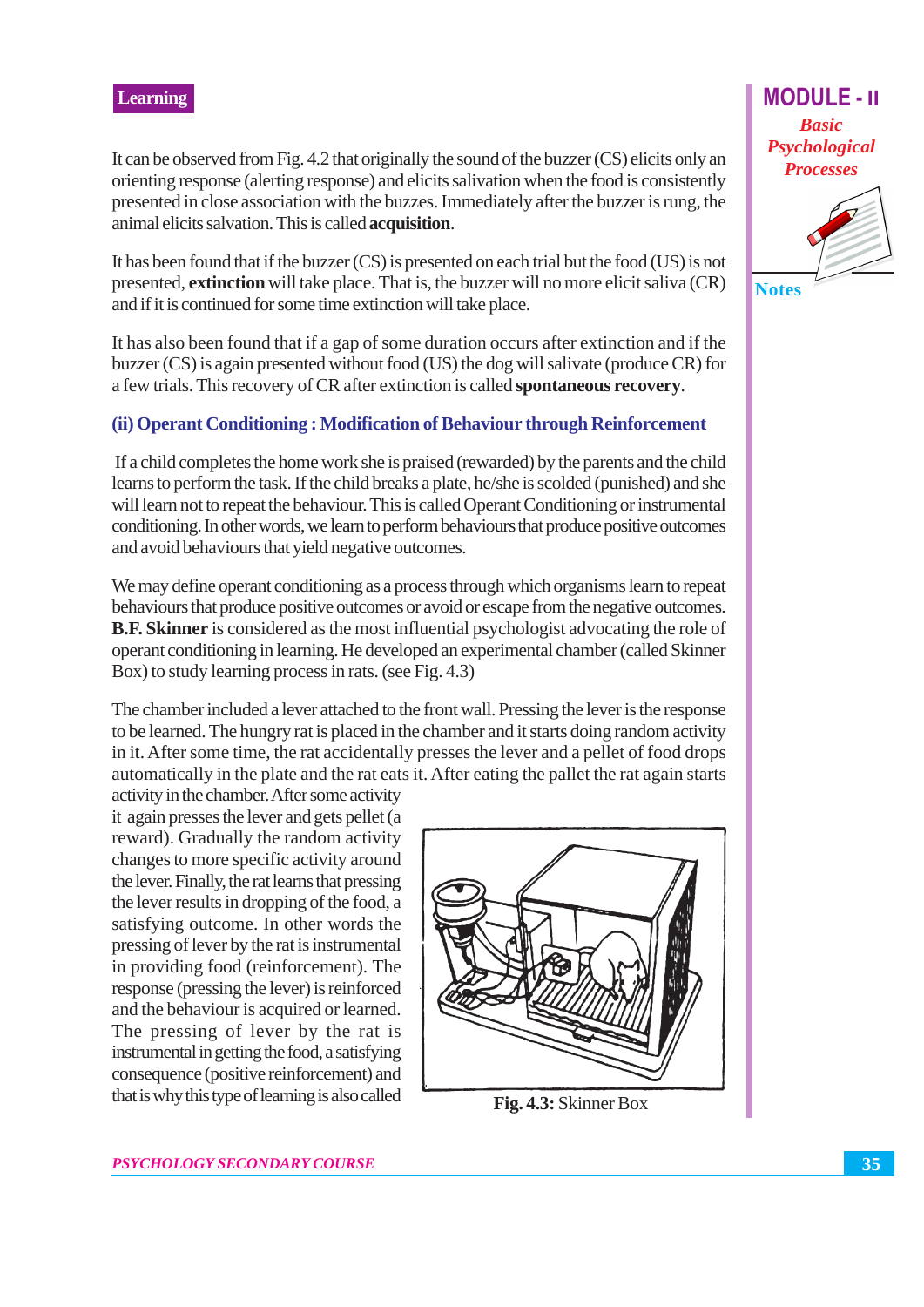

**Notes** 

instrumental learning. It is also called operant conditioning because the behaviour of rat or any organism is a kind of operation on the environment.

# **INTEXT QUESTION 4.1**

Fill in the blanks with appropriate words.

- Learning is a ................ permanent change in ............... 1.
- 2.
- 3.
- 4. Operant conditioning is also called ............. learning.

# **4.2 REINFORCEMENT AND OBSERVATIONAL LEARNING**

Much of the human learning could be explained with the help of operant conditioning method. For example, parents and other authorities attempt to discourage aggressive behaviours by punishing them and reward for good behaviours. The role of reinforcement is very crucial in operant conditioning. It can be positive or negative. Let us understand these two types of reinforcement.

**Positive Reinforcement:** Reinforcement is any operation or action that increases the rate of response. In Skinner's experiment the rat responded by pressing the lever and obtained food. This is called positive reinforcement. So, a positive reinforcement or reward (e.g., food, sexual pleasure, etc.) is the operation that increases the strength of a specific behaviour. Positive reinforcement is any stimulus that strengthens a response that precedes it (e.g., lever pressing is reinforced by food).

**Negative Reinforcement:** Another quite different way of increasing the rate of response is through negative reinforcement. Suppose that in the Skinner Box the rat receives electric shock to the feet every second. When the rat presses the lever, the shock is removed for 10 secs. This increases the rate of response. This procedure is called negative reinforcement which involves application of an aversive stimulus (e.g. heat, electric shock, scudding etc.). The word "negative" refers to the nature of the reinforcer (aversive stimulus). It is a "reinforcement" because it increases the rate of response. This procedure is called "escape" learning because the rat can escape the shock if it presses the lever. Another kind of negative reinforcement can result in conditioning called "avoidance" learning where the rat can avoid the shock by pressing the lever. In escape or avoidance learning the reinforcer is negative and the organism learns to escape or avoid its presence.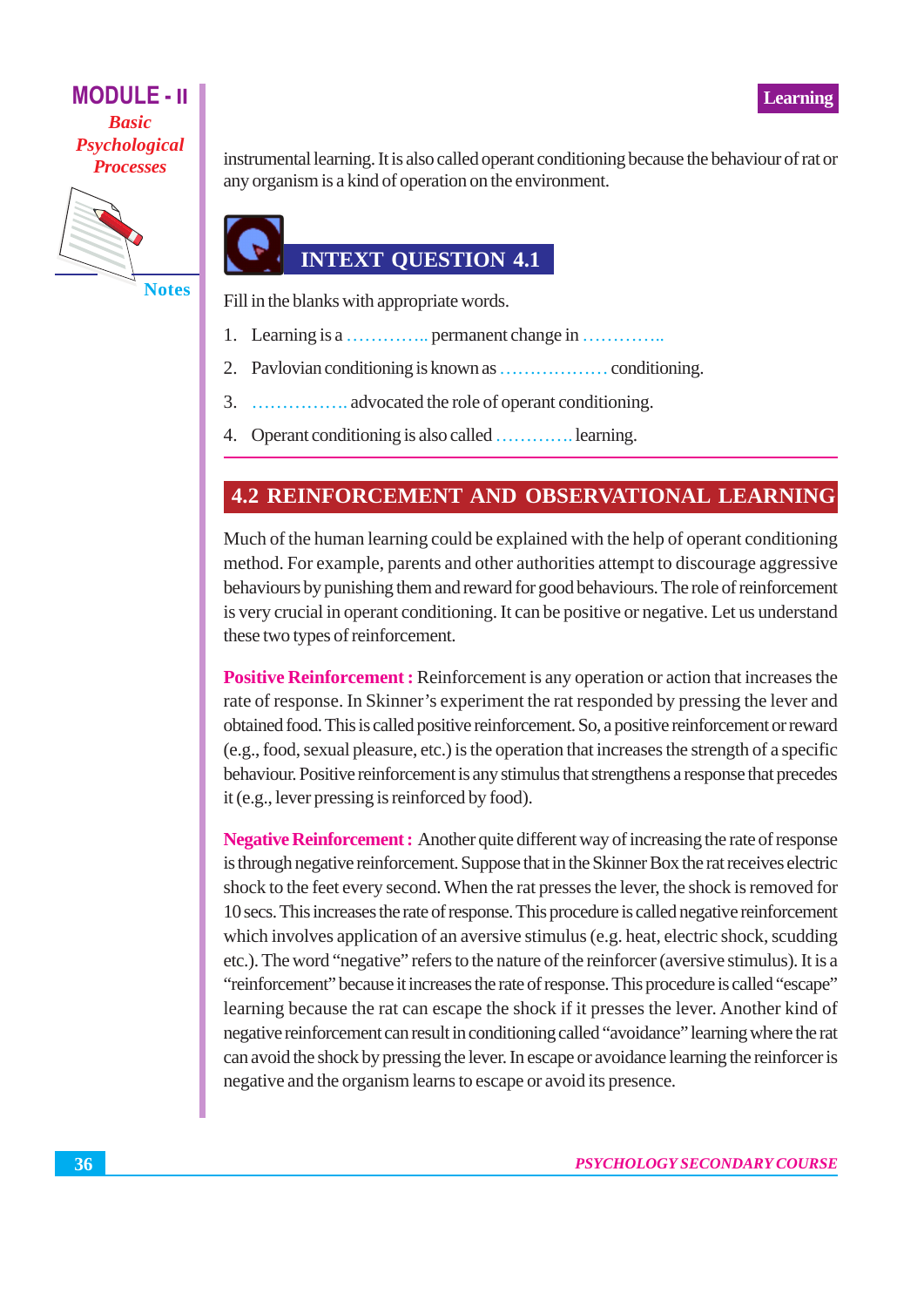#### **Schedules of Reinforcement**

How do we reinforce the correct responses? It could be by using continuous or partial reinforcement. In the case of continuous reinforcement, every correct response is reinforced. For example, when the rat presses the lever every time it gets a food pellet (reinforcement). Alternatively, the responses are reinforced partially or intermittently (some times only). The continuous reinforcement is useful for establishing or strengthening new behaviours. The partial reinforcement, on the other hand, is more powerful in maintaining the acquired behaviours.

#### **Observational Learning: Modelling**

Observational learning is the third major way we learn. Acquiring new skills by observing the behaviour of others is very common. It is a part of everyday life. Observational learning depends on the existence of appropriate model in one's environment. That is, the child picks up behaviour while the appropriate model is performing an activity. For example, young people learn aggression through watching the actions of others (models). Television programmes and movies provide much of the learning to the young people. When children watch violence on TV they tend to learn such behaviours. We learn various social roles through observational learning. However, observational learning is a complex process, far more complex than mere imitation. Children acquire information and learn skills through observational learning but do not put it into immediate use. People, particularly youngesters, can often be influenced in positive ways when they have appropriate role models.

# **INTEXT QUESTION 4.2**

State whether the following statements are True or False:

- 1. Positive reinforcement is any action that reduces the rate of response.
- 2. The aversive response is called as escape learning.
- 3. Reinforcement can be partial or continuous.
- 4. Partial reinforcement does not help in maintaining behaviour.
- 5. Observational learning depends on the existence of appropriate model.

# **4.3 SOME OTHER TYPES OF LEARNING**

Till now we have read about learning and conditioning. Now we will read briefly about the other types of learning.

#### **PSYCHOLOGY SECONDARY COURSE**

**MODULE-II Basic** Psychological **Processes** 



37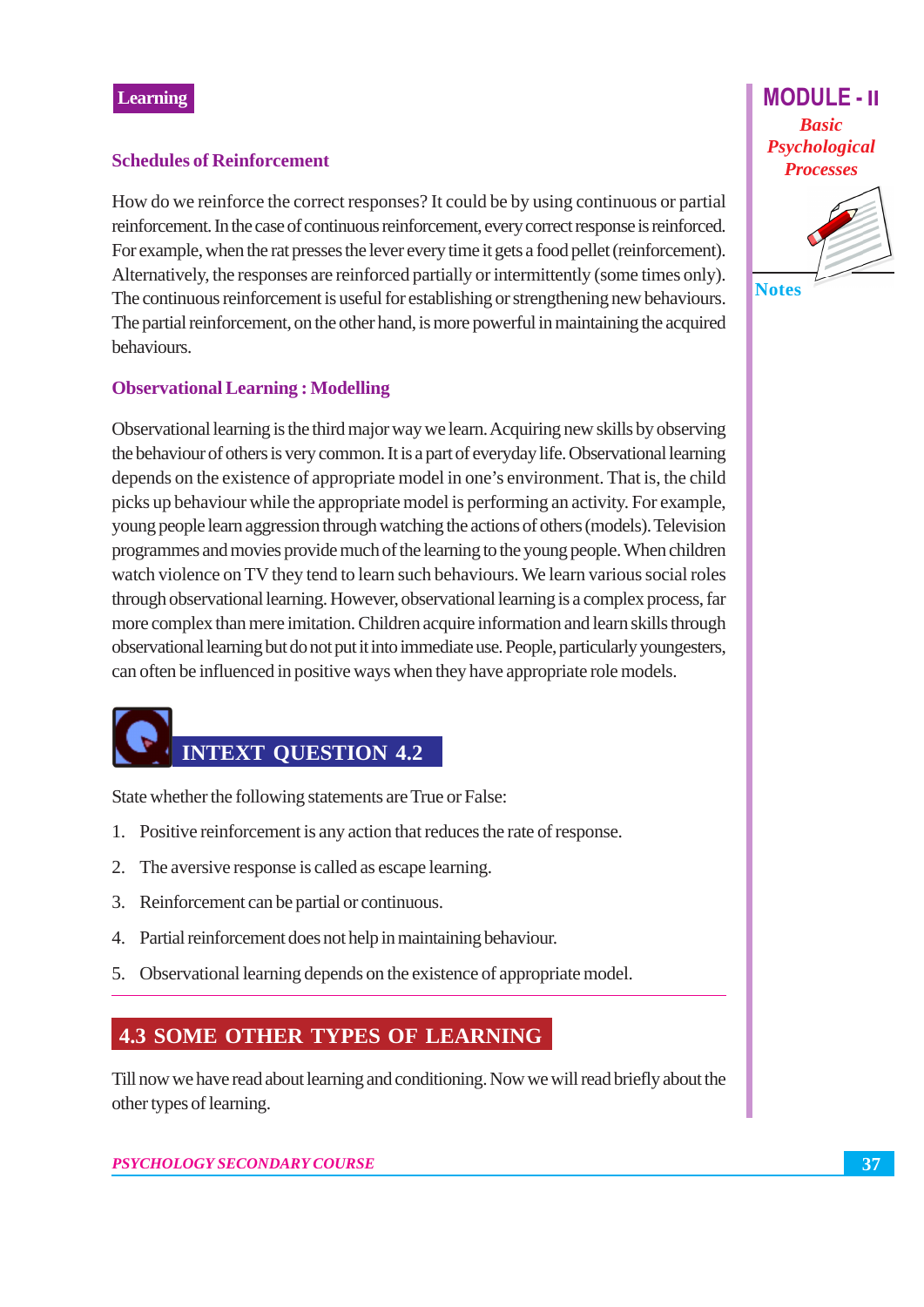

**Notes** 

#### **Verbal Learning**

You are reading this lesson and trying to understand the concept of learning. This is possible because of verbal learning. You have learned language. People in different parts of the world learn different languages. The process of learning language is called verbal learning. If you recollect your younger days you will notice that you started with identifying alphabets, then moved to words and finally sentences. When you learn a foreign language you use pairs of words. Psychologists study how various procedures like serial learning and paired associates learning are used.

## **Concept Learning**

This is about developing categories of objects and events. It is very important in our life that we should discriminate between things on the basis of some criterion. For example, the terms 'boys', 'girls', 'fruits' and 'furniture' refer to concepts. A concept involves a variety of objects clubbed together. Use of categories or class names helps us to communicate and perform different activities. The concepts may be natural or artificial. They may be as abstract and concrete. Love, freedom and democracy are examples of abstract concepts. Cow, table, boy, girl, orange and rose are examples of concrete concepts. While learning a concept we make one response to all the stimuli belonging to that category. Thus we refer to all kinds of tables as table or all boys as boy. In fact all kinds of higher learning necessarily involves concept learning. Concepts help us to reduce the complexity of our world. In lesson 7 you will read more about concept formation.

#### **Skill Learning**

An important area of learning involves acquiring various types of skills like riding a bicycle, writing, car driving, piloting an air craft, leading a group and motivating others etc. All of these involve skills. Those who are able to learn these and other skills get opportunities in life. Once the skill is acquired one may over learn it. It may become automatic and one is able to perform it with ease and comfort. As a result people perform tasks spontaneously and can perform more than one task at a time (e.g. talking to a person and car driving).

## **4.4 TRANSFER OF TRAINING**

It is interesting to note that learning of one task does not remain confined to that specific task only. That learning is used in other situations also. A person's ability to utilize knowledge, skills and any kind of learning is highly appreciated. If a child learns to multiply or divide she can use the process not only in the class but also in the market place or at home if it is required. Transfer of training refers to the process of using earlier learning in a new situation. It is positive if the first learning helps the second learning. It can be negative if the first learning interferes with the second learning. It can be zero if the first learning neither helps nor interferes with the second learning.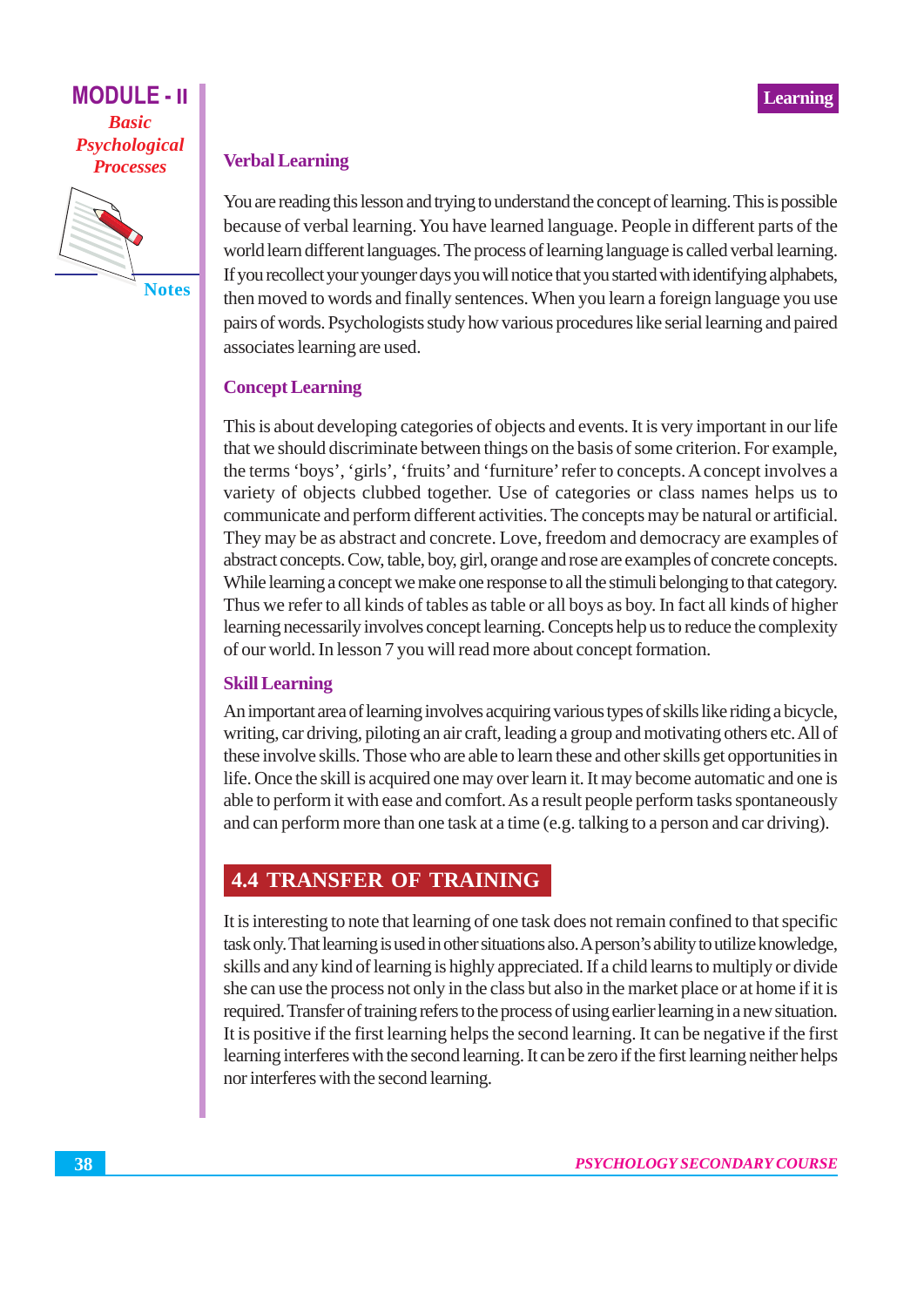Learning transforms a person in many ways and occurs throughout one's life. Good learners utilize each and every opportunity as an occasion for learning. The methods or types of learning mentioned earlier provide only some basic ideas about learning. The changes that take place in personality, attitude and interest are also consequences of certain types of learning. They take place in complex ways. As learning progresses your ability to learn also develops. If you learn you become a better person, flexible in approach and competent enough to appreciate the reality.

#### **Some Tips for Better Study Habits**

Studying of a topic can be facilitated if you realize that effort and motivation both are important. In order to gain more while preparing a topic or studying some thing you need to attend to the following points.

Study at a Specific Place: You must study in a quiet, well-lighted area free of disturbance. If possible, you should also have at least one place where you only study. Do nothing else at the spot: Keep magazines, radios, friends, and other distractions out of that area. In this way, studying will become strongly linked with one specific place. Once there, you'll find it relatively easy to get started.

**Organize Your Study through Spaced Sessions:** It is quite reasonable to review intensely before an exam. However, if you are actually learning some topic for the first time you are asking for trouble. It has been found that spaced practice is a more efficient way to study. It involves a large number of relatively short study sessions, rather than one or two long ones (called massed practice).

Use Memory Aids: Psychologists have found many techniques useful for improving memory. Most of them link new information to certain ideas or images that are easy to remember.

Try to Test Yourself: When studying you can arrange to take several practice tests before the real one in examination. In other words, studying should indicate self-testing by use of flash cards, learning checks, a study guide or questions you ask yourself.

**Over Learning:** It has been found that many students *underprepare* for exams, and most overestimate how well they will do in exams. A solution to both problems is overlearning. To overlearn, you should continue studying beyond bare mastery of a topic. This means that you need to give yourself time for extra study and review after you think you are prepared for a test.

Avoid procrastination: A tendency to procrastinate is almost universal. Procrastinators put off work until the last moment. They work only under pressure, skip classes and give false reasons for late work. This has negative effect on learning and performance. Use of a formal time schedule and setting up specific goals may help to study more effectively.

**MODULE - II Basic** Psychological **Processes** 



**Notes**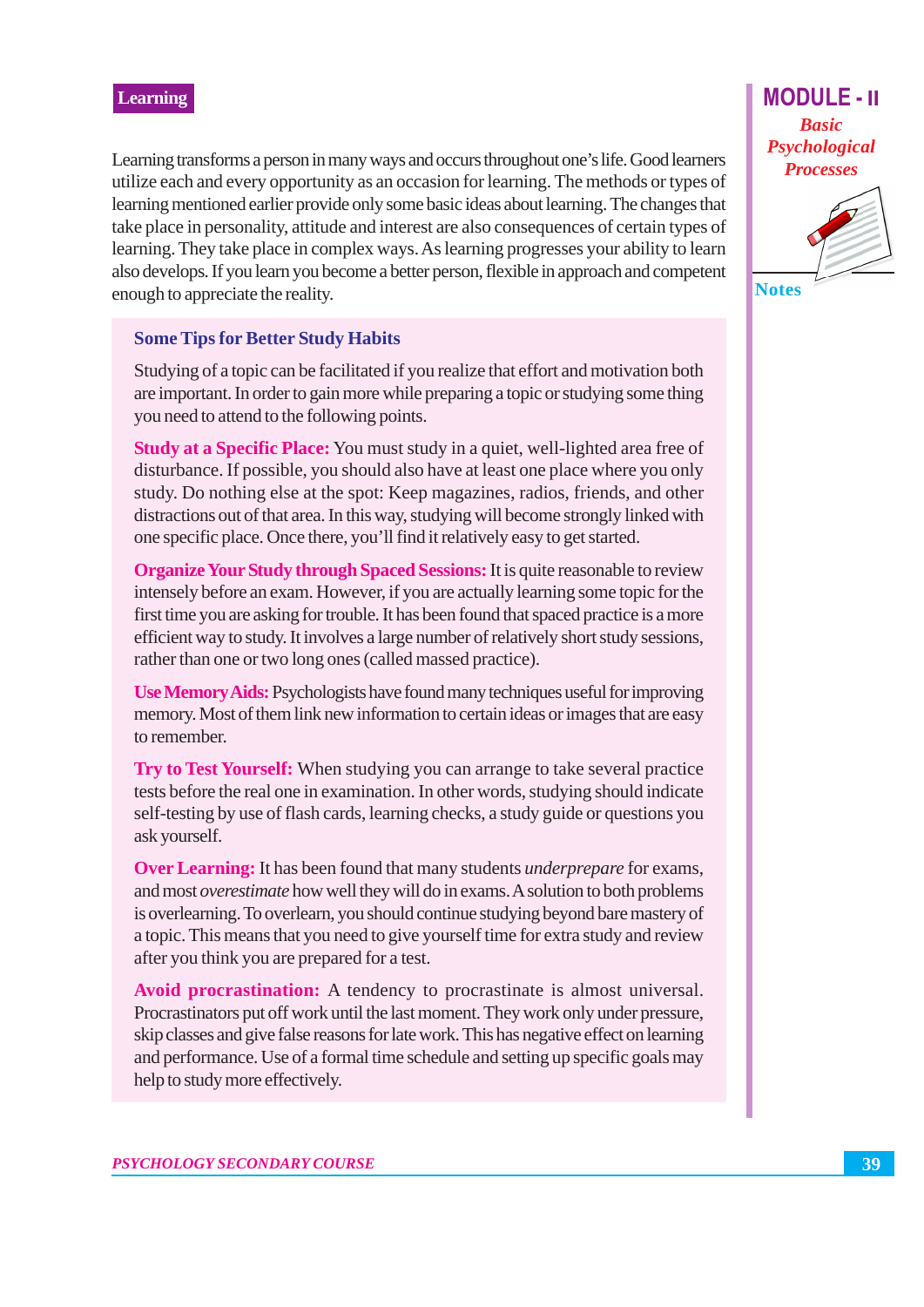

**Notes** 



- 1. What are the main types of learning?
- $2.$ What is transfer of training?

# **WHAT YOU HAVE LEARNT**

- Learning may be defined as a relatively durable change in behaviour due to experience. If the change in behaviour is temporary, or due to instinct or maturation, it is not learning.
- Learning helps us adapt to our environment.
- The two basic types of learning are classical conditioning and operant conditioning or  $\bullet$ instrumental learning.
- Classical conditioning involves pairing of a neutral stimulus and a natural stimulus (CS  $\bullet$ and UCS) leading to formation of association between neutral stimulus and response.
- Operant conditioning is a process through which organisms learn to repeat behaviours  $\bullet$ that produce positive outcomes or avoid or escape from the negative outcomes.
- Skinner defined reinforcement as any operation or action that increases the rate of  $\bullet$ response.
- In escape or avoidance learning the reinforcer is negative and the organism learns to  $\bullet$ escape or avoid its presence.
- In the case of continuous reinforcement, every correct response is reinforced.
- The process of learning language is called verbal learning.  $\bullet$
- $\bullet$ An important area of learning involves acquiring skills like riding a bicycle, writing, car driving, piloting an air craft, leading a group, motivating others etc.
- Observational learning is also used in acquiring new skills by observing the behaviour of others.
- Transfer of training refers to the process of using earlier learning in a new situation. It is  $\bullet$ positive if the first learning helps the second learning.
- $\bullet$ Learning transforms a person in many ways and occurs throughout one's life. Good learners utilize each and every opportunity as an occasion for learning.

**Learning**